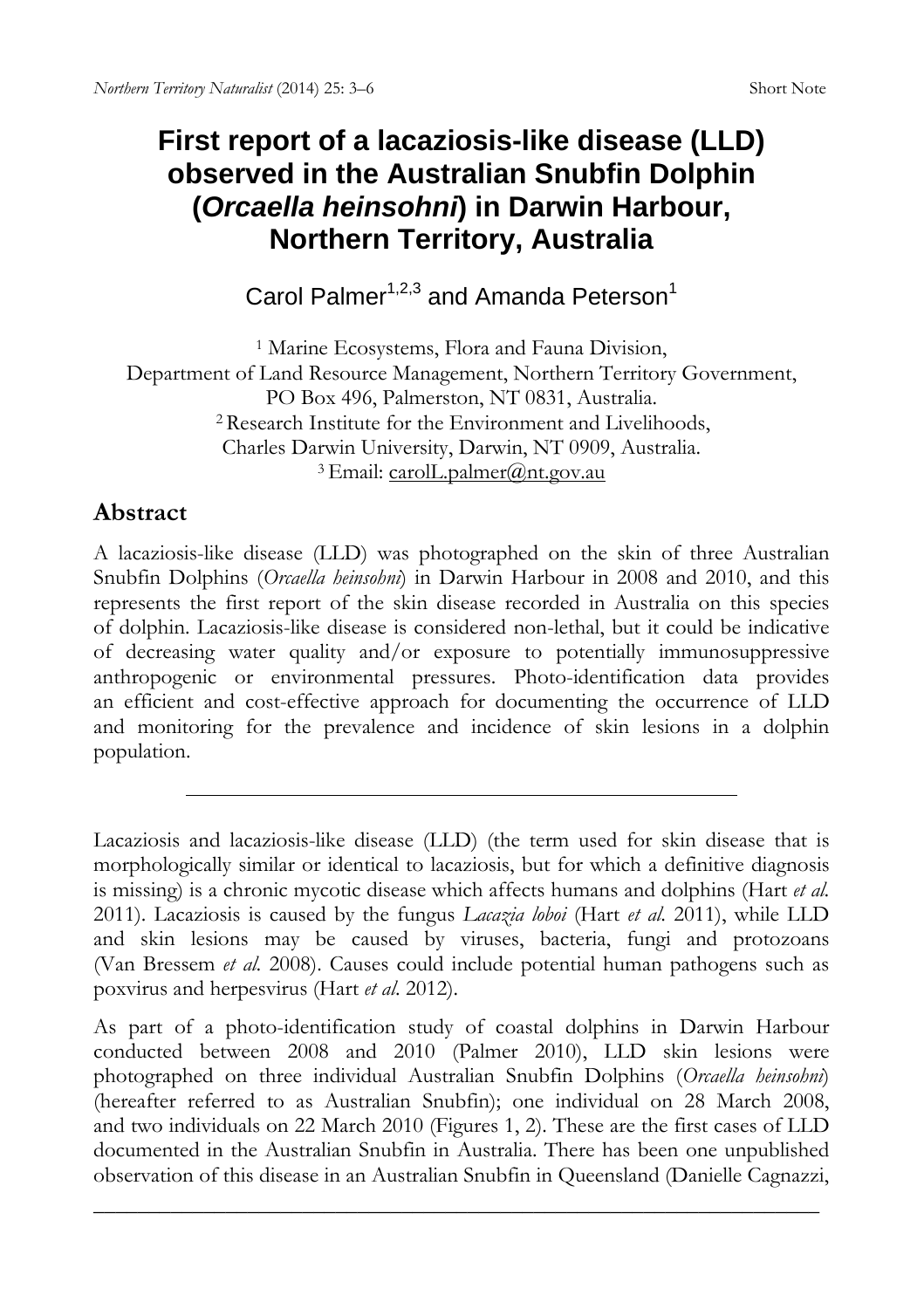

**Figures 1, 2.** Photographs showing extensive lacaziosis-like disease on the upper right side of the body (Figure 1), and back and dorsal fin (Figure 2) in an adult Australian Snubfin Dolphin (*Orcaella heinsohni*), Darwin Harbour, 22 March 2010. (Carol Palmer)

\_\_\_\_\_\_\_\_\_\_\_\_\_\_\_\_\_\_\_\_\_\_\_\_\_\_\_\_\_\_\_\_\_\_\_\_\_\_\_\_\_\_\_\_\_\_\_\_\_\_\_\_\_\_\_\_\_\_\_\_\_\_\_\_\_\_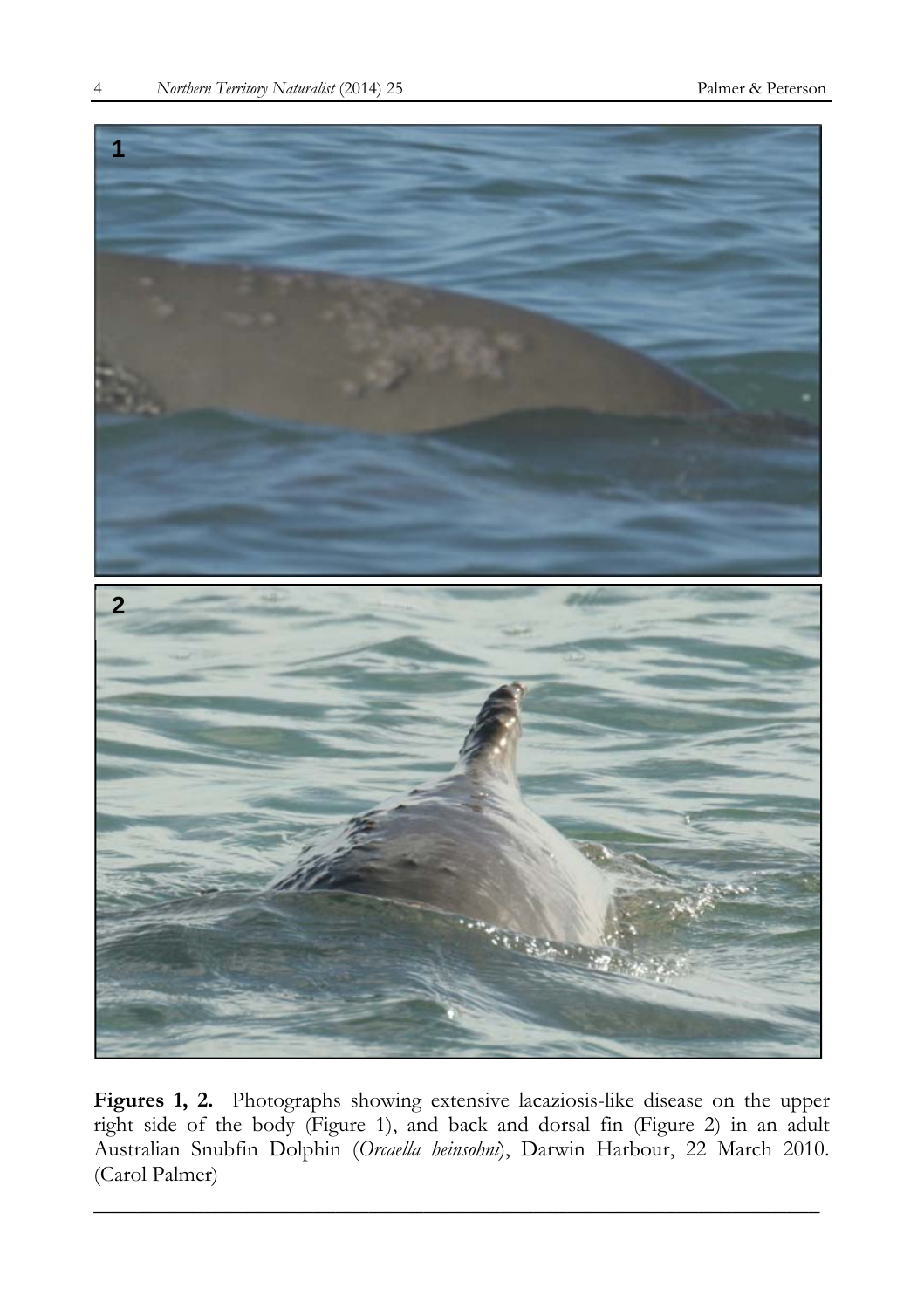pers. comm.), and another in an Irrawaddy Dolphin (*Orcaella brevirostris*) in India (Guido Parra, pers. comm.). Generally, LLD is an emerging infectious disease that is known to occur in South America (Van Bressem *et al.* 2009) and lacaziosis itself has been reported in Bottlenose Dolphins (*Tursiops truncatus*) and Guiana Dolphins (*Sotalia guianensis*) (de Vries & Laarman 1973; Caldwell *et al.* 1975; Simões-Lopes *et al.*  1993; Reif *et al.* 2006, 2009; Van Bressem *et al.* 2009; Kiszka *et al.* 2009).

Photo-identification data provides an efficient and cost-effective approach to documenting the occurrence of skin lesions in free-ranging dolphin populations (Hart *et al.* 2012). Tracking the progress of skin lesions within an individual over time may be symptomatic of the overall health of that individual (Hart *et al*. 2012); moreover, monitoring for increasing prevalence and incidence of skin lesions in a population over time may be indicative of decreasing water quality and/or exposure to potentially immunosuppressive anthropogenic or environmental threats (Hart *et al*. 2012).

The only way to confirm the cause of any skin disease is by histological examination of biopsy samples from stranded animals. Lacaziosis and LLD have zoonotic potential (a zoonosis is a disease transmitted, sometimes by a vector, from a non-human species to humans). It is therefore essential that any person handling samples or affected animals uses the appropriate personal protective equipment and techniques (Van Bressem *et al.* 2009).

## **Acknowledgements**

The project would never have been possible without the tremendous support of friends and colleagues from the Flora and Fauna Division and a host of volunteers who assisted in the boat-based surveys. Research was carried out under permits from the Parks and Wildlife Service of the Northern Territory (33840) and Charles Darwin University Animal Ethics Committee (A06018).

## **References**

- Caldwell D.K., Caldwell M.C., Woodard J.C. *et al.* (1975) Lobomycosis as a disease of the Atlantic bottle-nosed dolphin (*Tursiops truncatus* Montagu, 1821). *American Journal of Tropical Medicine* 24, 105–114.
- De Vries G.A. and Laarman J.J. (1973) A case of lobo's diseases in the dolphin *Sotalia guianensis*. *Aquatic Mammals* 1, 26–33.
- Hart L.B., Rotstein, D.S., Wells R S., Bassos-Hull K. and Schwacke L.H. (2011) Lacaziosis and lacaziosis-like prevalence among wild, common bottlenose dolphins *Tursiops truncatus* from the west coast of Florida, USA. *Disease of Aquatic Organisms* 95, 49–56.
- Hart L.B., Rotstein D.S., Wells R.S. *et al.* (2012) Skin Lesions on Common Bottlenose Dolphins (*Tursiops truncatus*) from three sites in the Northwest Atlantic, USA. *PLoS ONE* 7(3): e33081. doi:10.1371/journal.pone.0033081 (accessed 1 July 2013).

 $\overline{\phantom{a}}$  , and the contract of the contract of the contract of the contract of the contract of the contract of the contract of the contract of the contract of the contract of the contract of the contract of the contrac